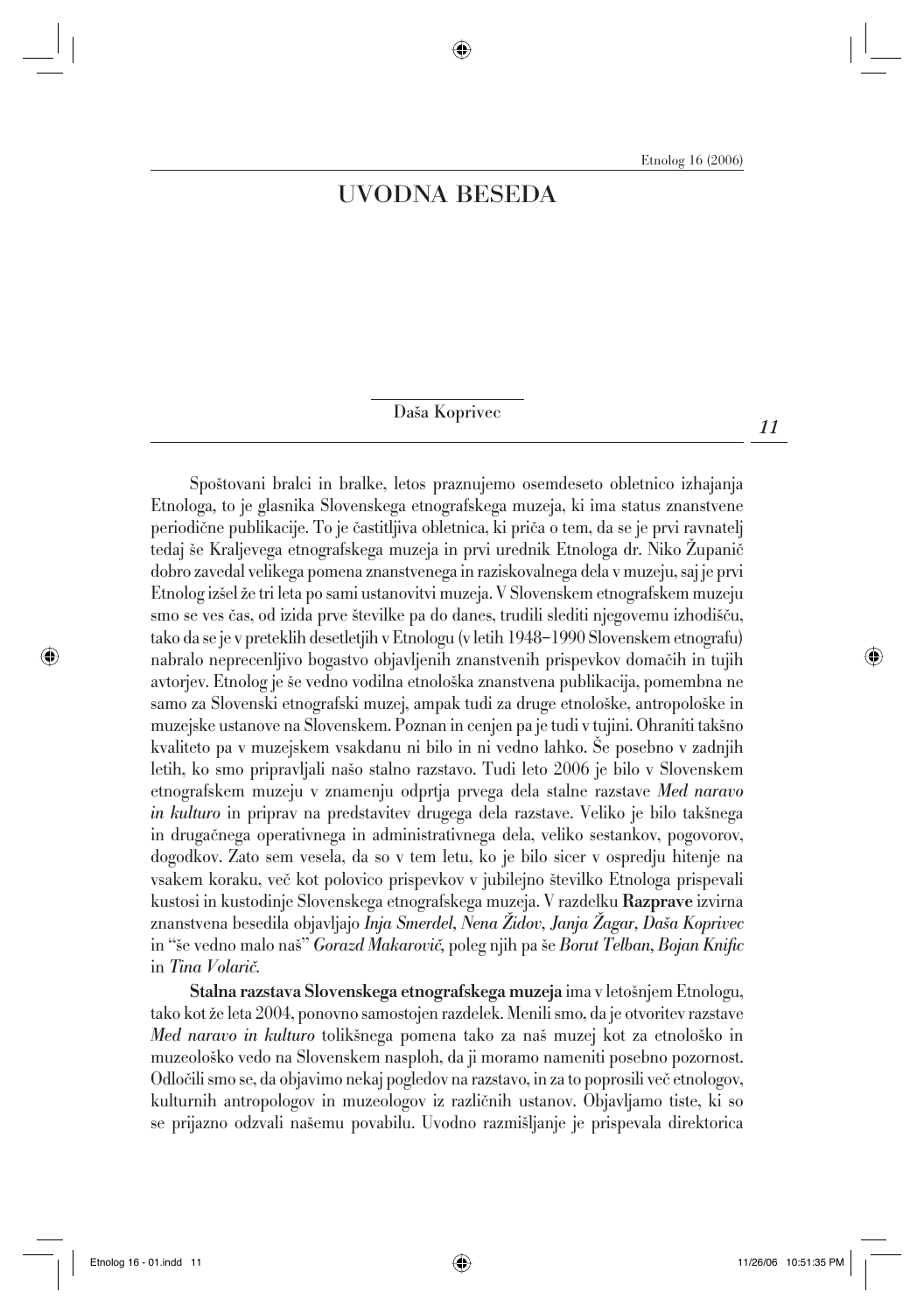muzeja *Bojana Rogelj [kafar,* predstavitev posebnega dela na razstavi, to je vizualnih kolažev, je prispevala muzejska kustodinja za etnografski film *Nadja Valentinčič Furlan,* "recenzije" prvega dela stalne razstave *Med naravo in kulturo* pa so napisale *Tatjana Dol`an Er`en, Inga Miklav~i~ - Brezigar, Brigita Raj{et* in *Lidija Tav~ar.* Skupaj predstavljajo zelo zanimivo celoto pogledov na razstavo *Med naravo in kulturo* in zaradi velikega zanimanja zanjo tudi med tujimi obiskovalci prispevke avtoric objavljamo še v angleškem jeziku.

Na Etnomuzejskih straneh ohranjamo rubrike iz preteklih let. *Inga Miklavčič - Brezigar* spregovori o razmerju med identiteto in lokalnimi muzeji, *Tatjana Dol`an Eržen* nam predstavi oblikovanje sistematike etnološke zbirke v Gorenjskem muzeju, *Barbara Sosi~, Igor Cvetko* in *Darja Skrt* pa predstavijo in strokovno ovrednotijo tri zanimive razstave, ki so se dogodile v letu 2006. Na Etnomuzejskih straneh lahko zveste {e veliko novega. Na tem mestu bi poudarila samo {e, da smo se v rubriki *Jubileji* spomnili tudi na življenjske jubileje dr. Angelosa Baša, dr. Slavka Kremenška in dr. Gorazda Makaroviča. Vsak od njih je zaznamoval slovensko etnološko stroko in tudi mnoge individualne strokovne poti, saj so bili na{i profesorji, sodelavci in mnogim tudi prijatelji in vzorniki. Iskreno čestitamo!

Na koncu nam ostane {e tema za naslednje leto. Osrednji tematski sklop v naslednji številki Etnologa bo posvečen razpravam na temo *otrok in otroštva* v etnološkem in antropolo{kem raziskovanju. Zdi se, da je po temah, ki smo jih imeli v Etnologu v preteklih letih, kot so ženske, etnologija s čustvi in telo, *otrok* kar pravšnja naslednja tema, ki je kot ideja med člani v uredniškem odboru Etnologa vzniknila spontano.

Ob tako pomembnem jubileju, kot je osemdeseta obletnica izhajanja, lahko poudarim, da `elimo v Etnologu {e naprej vzpodbujati znanstveno in raziskovalno delo ter predstavljati izsledke novih dognanj. Naj bo za slednje časa in primernih okoliščin na vaših delovnih mestih čim več. Naj vam bo ob tem jubilejni Etnolog navdih in spodbuda pri vašem odkrivanju novega in morda bomo vaš prispevek lahko objavili že v naslednji številki. Za začetek torej lepo branje novega Etnologa!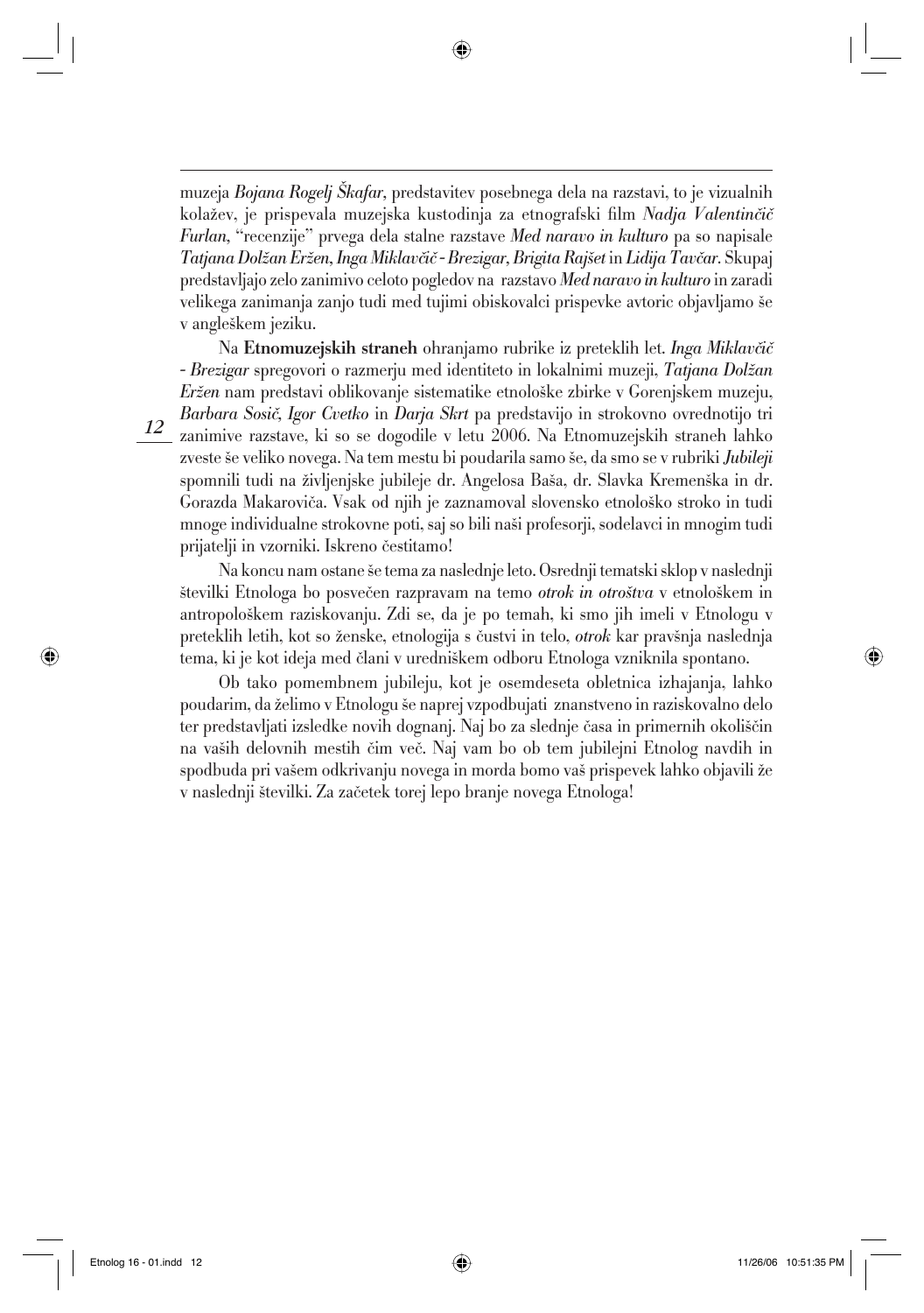## *INTRODUCTION*

Daša Koprivec

Dear readers! This year we celebrate the eightieth anniversary of publishing Etnolog, the journal of the Slovene Ethnographic Museum, which has the status of a scientific periodical. The eminent anniversary is a tribute to Dr. Niko Zupanič, the first director of the then Royal Ethnographic Museum and the first editor of Etnolog, and his awareness of the great importance of scientific and research work in the museum. The first volume of Etnolog was indeed published just three years after the museum's foundation. Throughout all these years, from the first volume to the present, the Slovene Ethnographic Museum has strived to follow the starting points; in the past decades an invaluable wealth of scientific articles by Slovene and foreign authors have been published in Etnologi (Slovenski etnograf in 1948–1990). Etnolog continues to be the leading ethnological scientific publication that is of importance not only to the Slovene Ethnographic Museum, but also to other ethnological, anthropological, and museum institutions in Slovenia. Furthermore, the periodical is well-known and highly appreciated abroad. It has not always been easy to preserve such high standards in the day-to-day life of the museum. In particular not in the past few years when the museum was totally engaged in preparing the permanent exhibition. In 2006, the Slovene Ethnographic Museum's activities were dominated by the opening of the first section of the permanent exhibition, *Between nature and culture*, and the preparations for the second section. This involved a lot of operative and administrative work, many meetings, consultations, and events. I am therefore delighted that in spite of the constant mood of urgency more than half the articles in this jubilee volume were contributed by the museum's curators. The **Studies** section contains original scientific articles by *Inja Smerdel, Nena Židov, Janja Zagar, Daša Koprivec* and *Gorazd Makarovič*, who is still "one of us", as well as by *Borut Telban, Bojan Knific* and *Tina Volarič*.

As in 2004, a separate section in this year's volume is dedicated to the permanent exhibition of the Slovene Ethnographic Museum. We considered the opening of the exhibition *Between nature and culture* to be of such great importance to our museum and the ethnological and museological disciplines in Slovenia in general that it deserved special attention. We therefore decided to publish reviews of the exhibition and to this purpose invited ethnologists, cultural anthropologists, and museologists from different